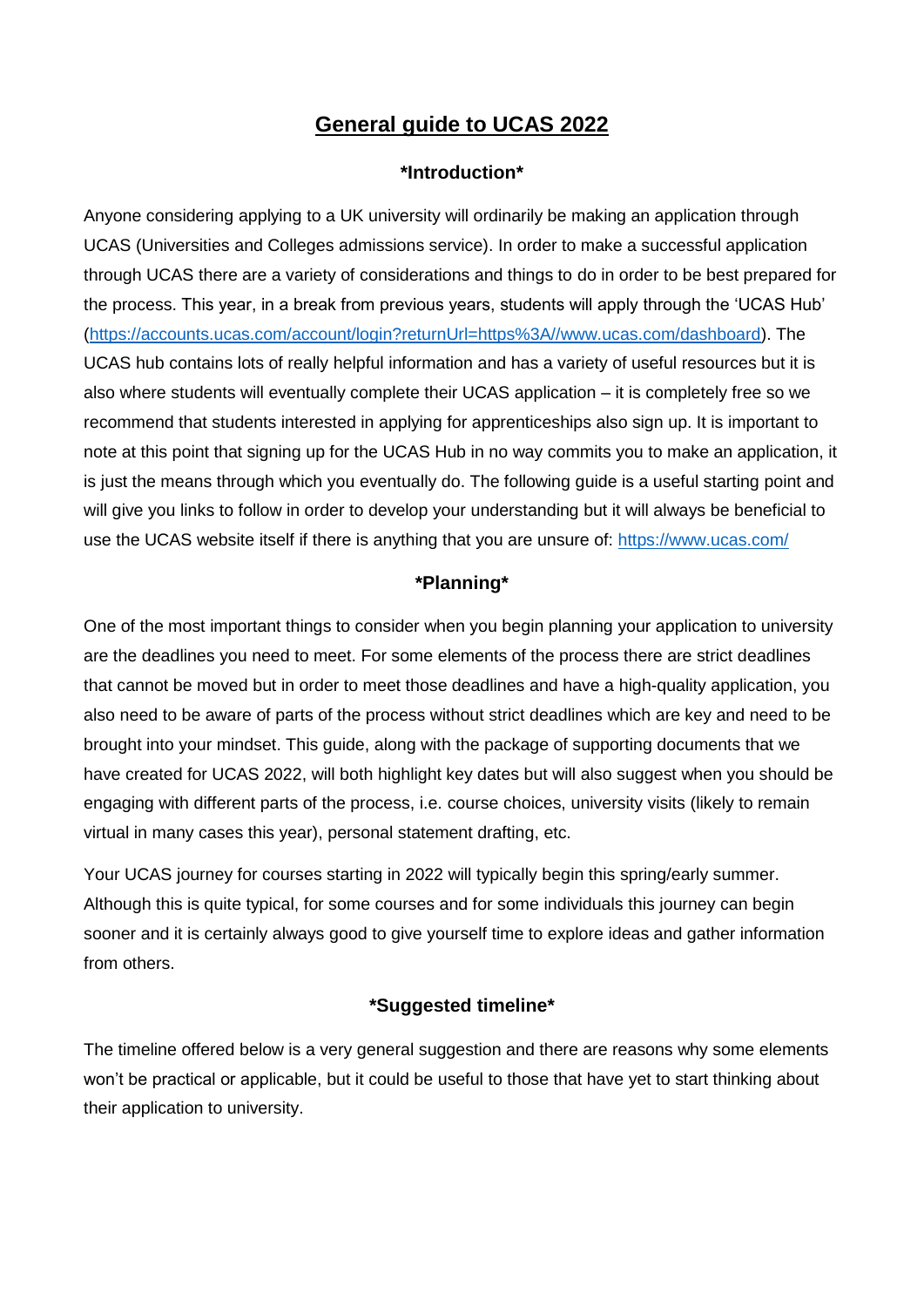#### **May/June** – (this is primarily a research stage where you gather information)

Begin thinking about the course that you want to study at university and shortlisting where you might want to go to study it. It is useful at this point to get an up to date indication from your teachers of what your predicted grades currently are, as this will help to inform your shortlisting – you neither want to be overly optimistic or pessimistic. Once you have this information you can begin using tools such as the UCAS course search facility: [https://digital.ucas.com/search.](https://digital.ucas.com/search) Once you have a working shortlist you will then want to monitor to see when open days are (these are very likely to be virtual or blended this year, so should make accessing multiple events easier), either for the universities as a whole or, where applicable, your specific subject area – you can find information about dates and what's on offer by using these following websites: [https://www.opendays.com/;](https://www.opendays.com/)

[https://www.unitasterdays.com/.](https://www.unitasterdays.com/) These open day dates typically run from spring/early summer and universities will often have two or more, but please be aware that if you want to get your application sent off early, you want to try to express your interest in attending the earlier ones, where possible. For those applying to early deadline courses such as medicine, veterinary medicine, dentistry and any course at Oxford or Cambridge, this will be particularly important (more information regarding these types of application can be found in the early deadline guidance that forms part of our 2022 guidance).

Alongside knowing your predicted grades, this is where you might want to engage in some research to help you be sure that the course/s that you're considering will get you where you want to go. For this it is really useful to use the Prospects website. You can use this excellent resource in a variety of ways but perhaps the two most useful are either to: 1) start with the degree that you are considering and then see the kinds of options people with that degree typically pursue/are qualified for, and/or, 2) if you know what you want to be, you can search for a given career and see what the necessary qualifications are. To put this into practice see the examples below:

Example scenario 1: You know you want to do a psychology degree [\(https://www.prospects.ac.uk/careers-advice/what-can-i-do-with-my-degree/psychology\)](https://www.prospects.ac.uk/careers-advice/what-can-i-do-with-my-degree/psychology) but are unsure what kinds of options will be available to you after.

Example scenario 2: You know you want to be an architect ([https://www.prospects.ac.uk/job](https://www.prospects.ac.uk/job-profiles/architect)[profiles/architect\)](https://www.prospects.ac.uk/job-profiles/architect) but are unsure about the options available to qualify as one. When you search for specific roles using Prospects you can go to the qualifications sections to see what routes are available and how you go about training. As you will see for the role of architect you can actually reach this outcome both through a traditional degree and a degree apprenticeship. This will be true of various careers goals but it is important to note that there is nothing to stop you applying to both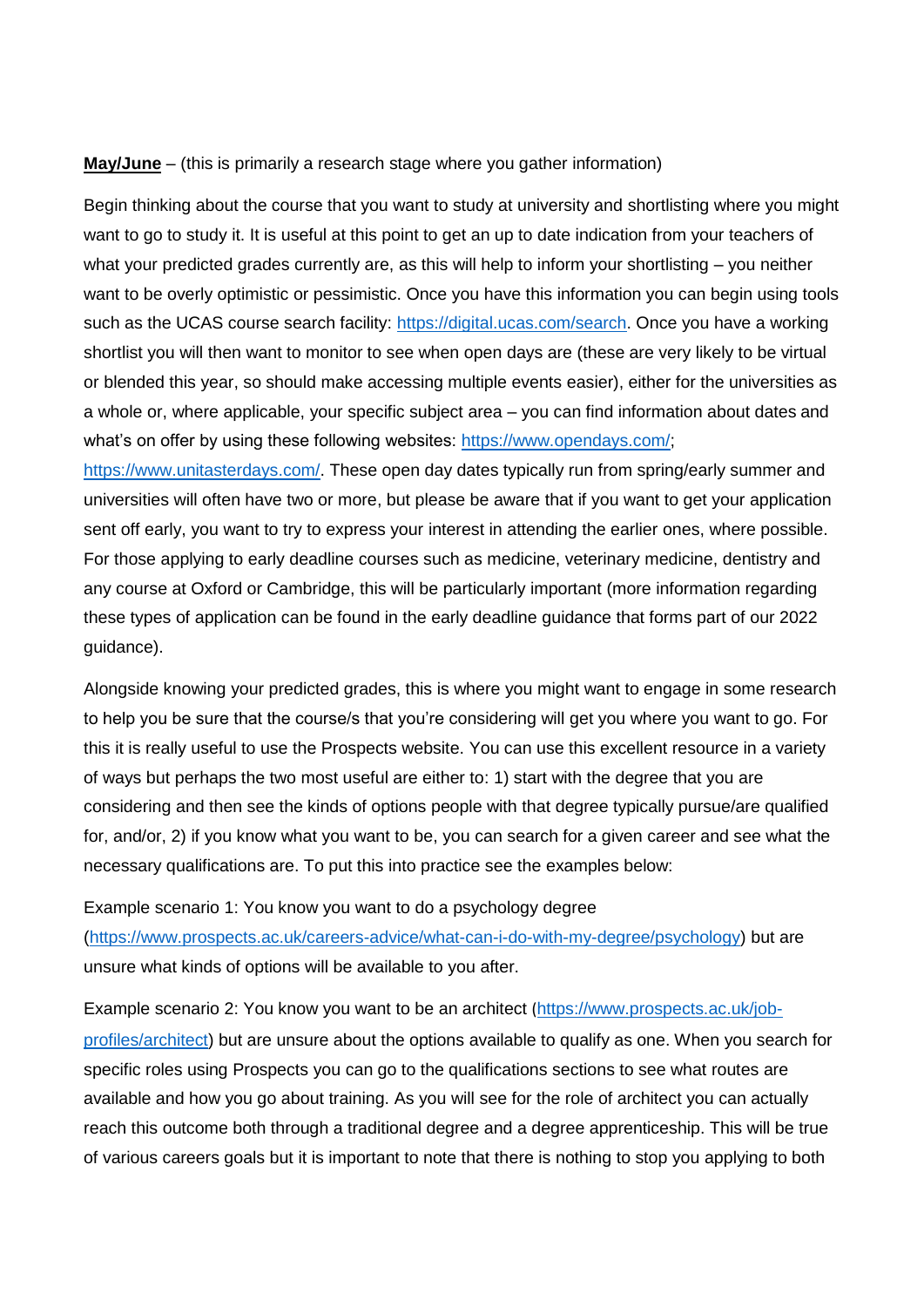routes and if you are undecided, or where there are relatively few degree apprenticeships available, this would generally be what we would recommend to keep your options open.

Once you have begun this research stage you will inevitably begin to look at the specific entry requirements for courses and you might find that there are additional requirements as part of the admissions process. For example, those applying to Oxford and Cambridge will probably have to complete a pre-admissions test, which they will need to prepare for; those applying for architecture will need to submit a portfolio that will need to be prepared; and those applying to a medicine degree will need to complete either a UCAT or BMAT test and have completed some relevant work experience. There might also be some GCSE requirements in addition to the level 3 requirements. There are a variety of potential elements to the admissions process for specific universities and courses, so please ensure that you aware of what is relevant to you because you might need time to prepare. Please feel free to email either your tutor or Careers if you encounter anything that you are unsure about but the advice in the first instance is to interrogate university websites and, in particular, admissions requirements very carefully.

You can also begin drafting your personal statement during May and June. This is perhaps the part of your UCAS application that requires the most effort and it can be useful to start the drafting process early. The most beneficial aspect of starting this process early is that it allows you to see weak areas and then use the summer to improve them. For more information on what the personal statement is and how you can begin drafting it, take a look at the UCAS website: [https://www.ucas.com/undergraduate/applying-university/writing-personal-statement/how-write](https://www.ucas.com/undergraduate/applying-university/writing-personal-statement/how-write-personal-statement)[personal-statement](https://www.ucas.com/undergraduate/applying-university/writing-personal-statement/how-write-personal-statement)

**July/August** – This is when you need to be attending open days, continuing to perfect your personal statement (developing areas that are weak, for example if you need to get more work experience, read more around the subject, develop your extra/supra-curricular activities, prepare for pre-admissions tests, etc.), and engage more with your course/career choice so that when you return to college in September we are ready to move the application along (please remember that as a consequence of Covid there are now many more online resources and sources of virtual work experience that you can engage with). Don't panic at this point if you haven't made your mind up, it is unwise and unhealthy to force a decision that you are not ready to make, there are various key members of staff and teams within the college that will work closely to support you.

**September** – If you haven't already done so this is when we would get you to begin your UCAS application in the UCAS Hub. By following our guidance (documents for both campuses are included in this information pack) you will be linking your application to the college – it is here that you can enter the personal statement that you have been working on over the summer when you're ready. With the help of your progress coach and Careers you will complete the UCAS form. This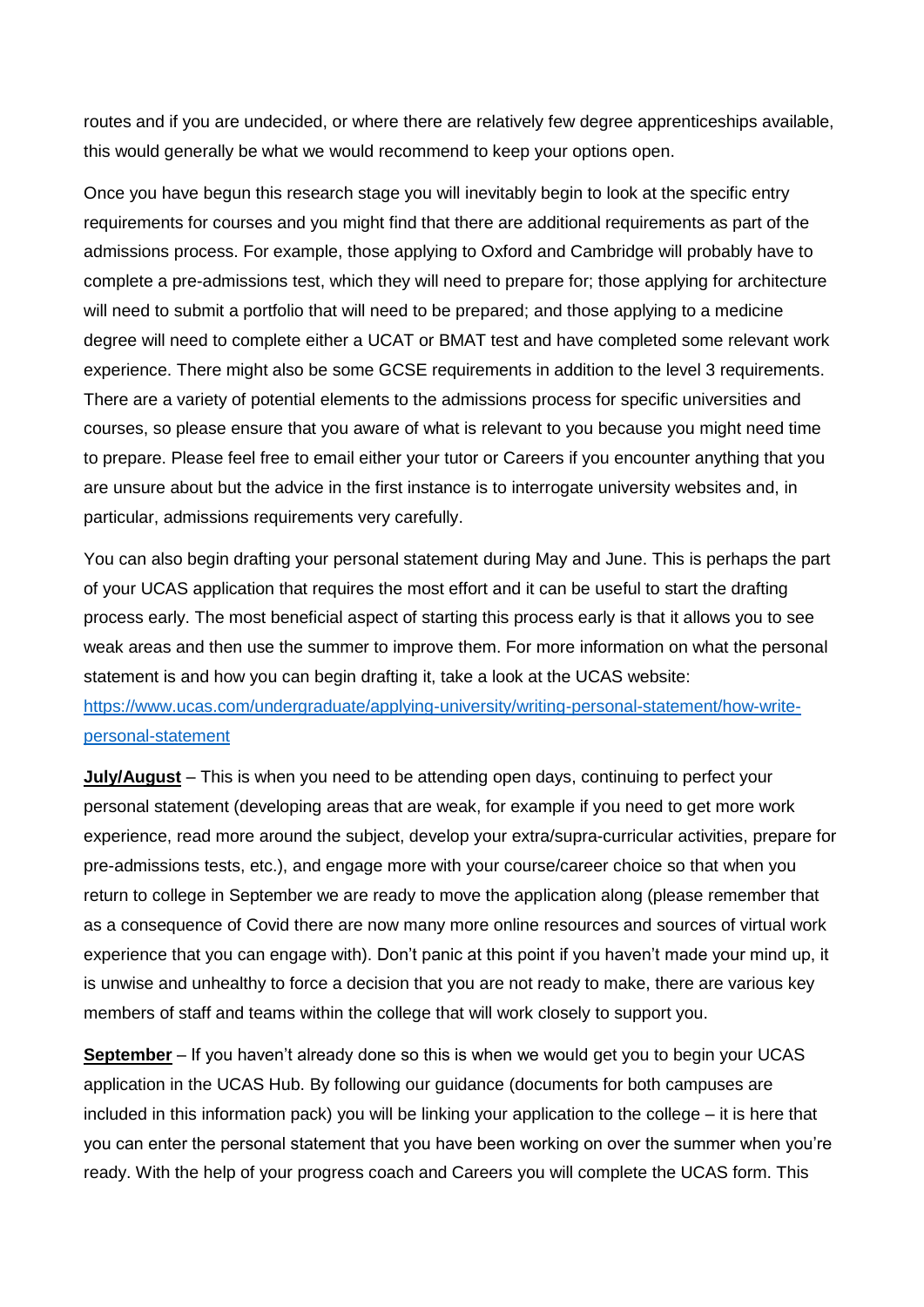process is quite straightforward and as long as you have diligently done the above steps we are really just populating a form with your details, your course and uni choices and your personal statement – any other requirements should have been established during your research stage and all being well you should be prepared/preparing for those. Towards the end of this month those applying to an early deadline course will be complete and their application will be ready to send to UCAS – the internal deadline for these courses is contained in our 'Apply' instruction sheets.

**October/early November** – Those applying to standard deadline courses (the vast majority of course choices have the standard deadline) will be finishing their applications throughout this period. During this time there will also be students taking pre-admissions tests, which will be necessary for their application to be considered complete. For example, courses at Oxford and Cambridge with a pre-admissions test typically take place in late October and are sat at the college.

**October onwards** – some additional requirements such as interviews, portfolio submissions and auditions (for those applying for some creative courses, such as acting) will take place on a rolling basis all the way through into the new year. It is important that once your application has been submitted to UCAS by the college (you will get an email when this has happened) you closely monitor correspondence sent to you from UCAS and individual universities, so that you are aware of any requests they have or invitations to further assessment, where neccessary.

# **Key considerations and resources**

### **Which course do you want to study?**

There are several websites useful in answering this question, some of which we have included below. Once you have signed up to the UCAS Hub, you will also find that there are some excellent resources for exploring course and university choices:

- <https://www.prospects.ac.uk/>
- <https://www.informedchoices.ac.uk/>
- [https://www.ucas.com/undergraduate/what-and-where-study/how-choose-right](https://www.ucas.com/undergraduate/what-and-where-study/how-choose-right-undergraduate-course-you)[undergraduate-course-you](https://www.ucas.com/undergraduate/what-and-where-study/how-choose-right-undergraduate-course-you)
- [https://www.thecompleteuniversityguide.co.uk/student-advice/what-to-study/choosing-a](https://www.thecompleteuniversityguide.co.uk/student-advice/what-to-study/choosing-a-course)[course](https://www.thecompleteuniversityguide.co.uk/student-advice/what-to-study/choosing-a-course)

**Where do you want to study?** You have up to 5 choices in UCAS so it's useful to have a shortlist initially of at least that many universities for your chosen subject. This way you can begin to think about the logistics of attending as many open days/taster days as possible.

 [https://www.ucas.com/undergraduate/what-and-where-study/choosing-course/how-choose](https://www.ucas.com/undergraduate/what-and-where-study/choosing-course/how-choose-between-undergraduate-courses-and-unis)[between-undergraduate-courses-and-unis](https://www.ucas.com/undergraduate/what-and-where-study/choosing-course/how-choose-between-undergraduate-courses-and-unis)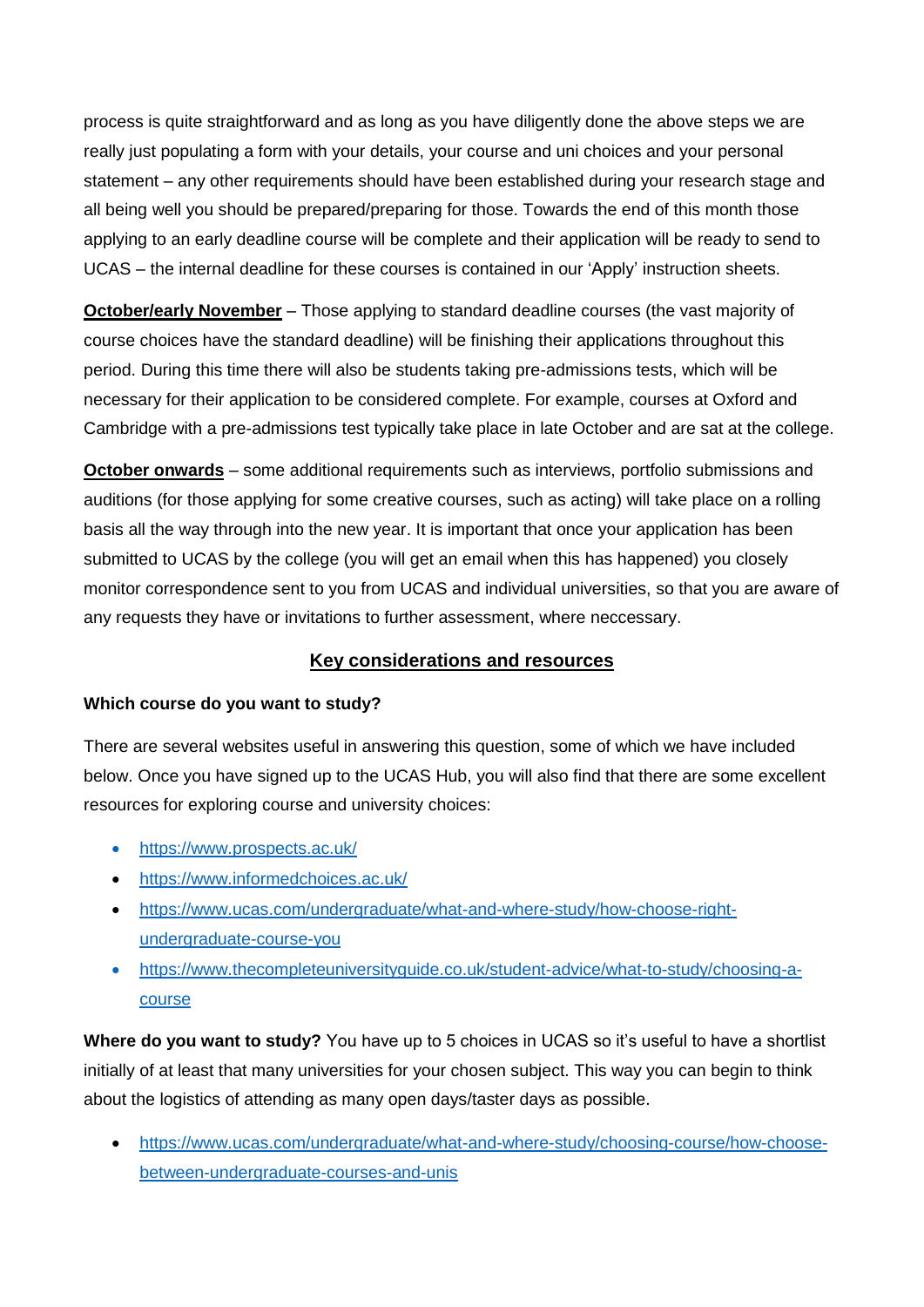[https://www.thecompleteuniversityguide.co.uk/student-advice/where-to-study/choosing-a](https://www.thecompleteuniversityguide.co.uk/student-advice/where-to-study/choosing-a-university)[university](https://www.thecompleteuniversityguide.co.uk/student-advice/where-to-study/choosing-a-university)

**Making sure you know the requirements.** The UCAS course search tool is a good starting point here but you should always be supplementing this by also going on to the individual university websites to ensure that you are getting the most up to date information. If there is any doubt you should be following this up with a phone call to the appropriate admissions team.

- <https://digital.ucas.com/search>
- <https://www.theuniguide.co.uk/courses>
- **Always go directly to university websites before you consider this bit of research complete**

**Getting your personal statement drafted.** Although you will be getting support from your tutor here, it is useful for you to have bit of a tool kit so as you can make independent progress. Below are some links to useful resources that could help you make a start.

- [https://www.which.co.uk/money/university-and-student-finance/getting-into-uni/how-to-write](https://www.which.co.uk/money/university-and-student-finance/getting-into-uni/how-to-write-a-personal-statement-a3bfp7h4yv7s)[a-personal-statement-a3bfp7h4yv7s](https://www.which.co.uk/money/university-and-student-finance/getting-into-uni/how-to-write-a-personal-statement-a3bfp7h4yv7s)
- [https://www.thecompleteuniversityguide.co.uk/student-advice/applying-to-uni/tips-for-writing](https://www.thecompleteuniversityguide.co.uk/student-advice/applying-to-uni/tips-for-writing-your-personal-statement)[your-personal-statement](https://www.thecompleteuniversityguide.co.uk/student-advice/applying-to-uni/tips-for-writing-your-personal-statement)

If you would like to get some feedback on your personal statement draft directly from a university, please feel free to email our contact at the University of Portsmouth:

University of Portsmouth

# [https://www.port.ac.uk/collaborate/schools-and-colleges/post-16-events/personal-statement-hub](https://www.port.ac.uk/collaborate/schools-and-colleges/post-16-events/personal-statement-hub-registration)[registration](https://www.port.ac.uk/collaborate/schools-and-colleges/post-16-events/personal-statement-hub-registration)

Although websites such as Studential can be very useful for looking at examples of personal statements, please use them carefully and only ever for inspiration and familiarisation. As with university coursework submissions, UCAS use advanced plagiarism software to detect where anyone might have copied all or parts of other personal statements. If this is discovered it has the potential to jeopardise your entire application, so please ensure that you do not accidently copy anything from examples that you look at when you are doing your research.

That being said, looking at example personal statements can be a great way to familiarise yourself with the expectations and formats, just be very careful when doing so that you do not plagiarise. In addition to this consideration, when looking to other personal statement examples for inspiration, please remember that your source is key in terms of knowing whether you are actually looking at a high quality personal statement or not. It is also worth remembering that personal statement writing is not a science but an art and although there are some key elements that you need to cover, you